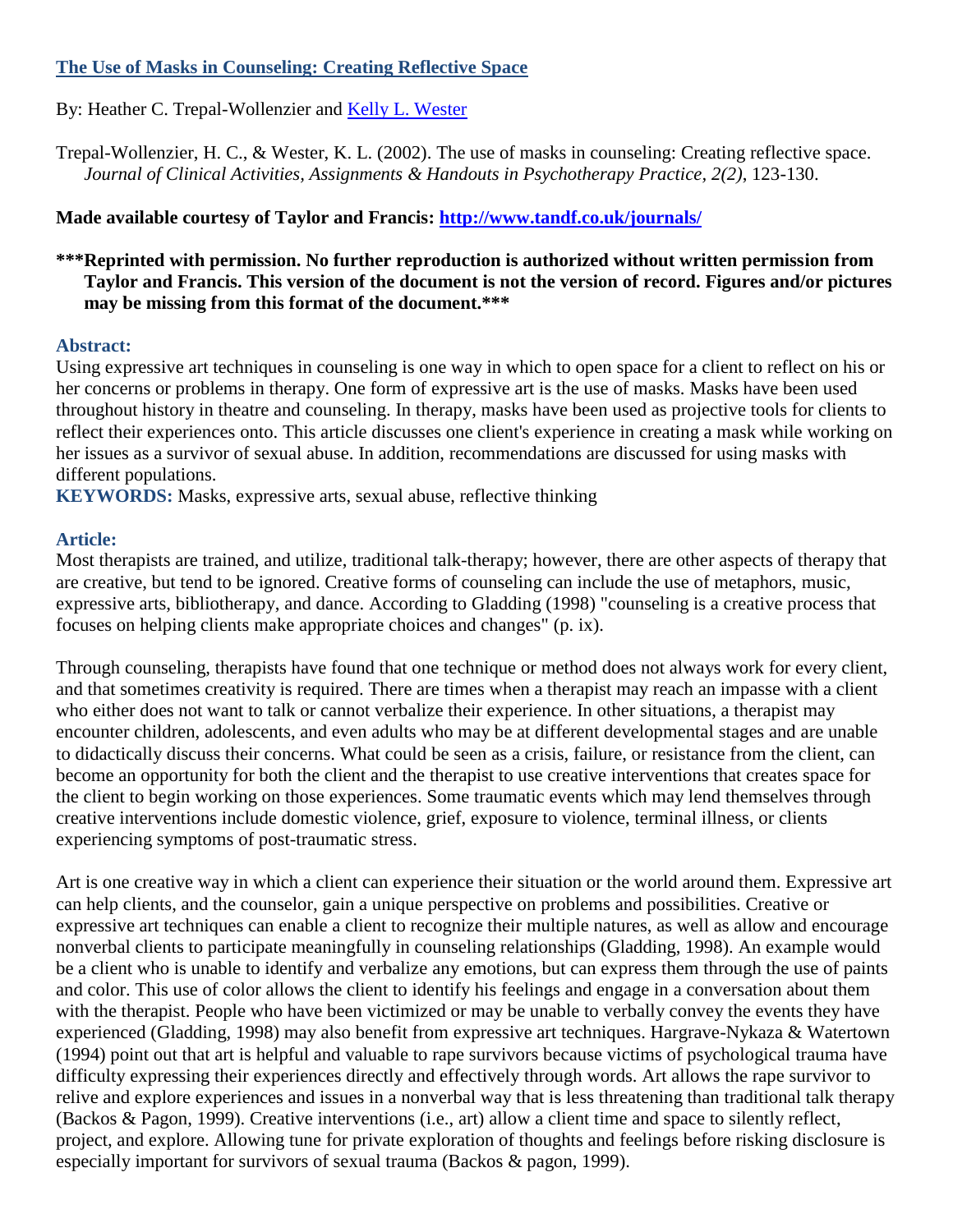### **THE USE OF MASKS IN THERAPY**

One form of expressive art is the use of masks in therapy and treatment A mask can be seen as a "psychotherapeutic tool which is … very ancient and very new" (Janzing, 1998. p. 156). There are obvious implications with masks used in theatre. hut masks certainly take on a creative and expressive life of their own when working with clients. Various counselors have sought to use masks in order to assist clients in gaining distance from their problems. Once this distance has been created, clients are given space to be reflective (West, Watts, Trepal, Wester, & Lewis, 2001).

Landy (1986) notes four ways in which a mask can be used in counseling: (a) to represent two sides of a conflict or dilemma, (b) to express one's identity in a group, (c) to explore dreams and imagery, or (d) to express a social role. In therapy, the "mask i:s an image of the self" (Fryrear & Stephens, 1988). For example, to express one's identity in a group, the therapist can ask a client to design a mask to express his or her perceived role arid desired role in the family. This may allow the client to externalize the differences between the role that is currently held versus the role that he or she would like to hold in the family. Thus, removing the conflict from themselves and creating room to change. An example of a second way a mask can be used in counseling is to explore dreams and imagery. If a rape survivor entered therapy discussing a nightmare, the therapist could have the client design a mask representing a conflictual part of their dream. The mask allows the client to externalize the conflictual part of the dream, thus assuming power. Once the mask is complete, the client will be empowered to rewrite the ending to their dream.

The mask allows the client to externalize a concern or part of their self. This part of the self is typically.. a persona of the clknt that is not overtly expressed. Landy (1985) states,

In therapeutic mask work, then, the mask is used as a projective technique to separate one part of the self from another. The masked part, the persona, being stylized and dramatic, provides a measure of distance from the person. Through the work with the persona, the person comes to see his dilemma more dearly. The therapeutic masquerade or drama of masks aims to unmask the self through masking a part of the self that has been repressed or seen dimly by the client (p. 51).

This projective technique is one that allows space for the client to reflect on the concern or issue they have brought into the session. Having a client create a mask and then asking them to write to, or dialogue with, this mask allows for this opening of space, thus allowing oneself to be removed from the immediate situation and to be put into a reflective position. Masks have been found to be beneficial when used in healing rituals (Fryrear & Stephens, 1988; Hinz & Ragsdell, 1990). They have also been found to be helpful with clients suffering from bulimia (Hinz & Ragsdell, 1990), victims of trauma, or as you will see in this article, survivors of sexual assault or rape.

### **CLINICAL INTERVENTION VIGNETTE**

As a doctoral student in a Counseling and Human Development program I never received much training in using expressive arts and art materials in counseling sessions. When I began a job as a counselor in a rape crisis program I discovered that an art therapist had used my office before I was there and had left an abundant supply of artistic materials. I fumbled through boxes filled with neon colored glue, buttons, masks, bells, acrylic paints, felt, paper materials of various sizes and shapes, and cardboard boxes. My first few days in the office I bundled all of the supplies up and placed them neatly on the shelves replacing them with my books on clinical interventions, feminist theory, trauma, and anxiety. As my caseload began to fill I was inundated with survivors of rape and sexual assault of all ages. These were individuals who had lived through trauma and were still dealing with the scars. I delved into information on dissociation, coping skills of rape survivors, sexual healing, and boundaries.

During one session, a female survivor of childhood sexual abuse related a story in which she expressed feeling as though she were wearing a mask. Her words struck me like a lightening bolt and I felt a rush of excitement as I remembered the paper masks that I had stored away on my shelf. Bravely, I asked my client if she would be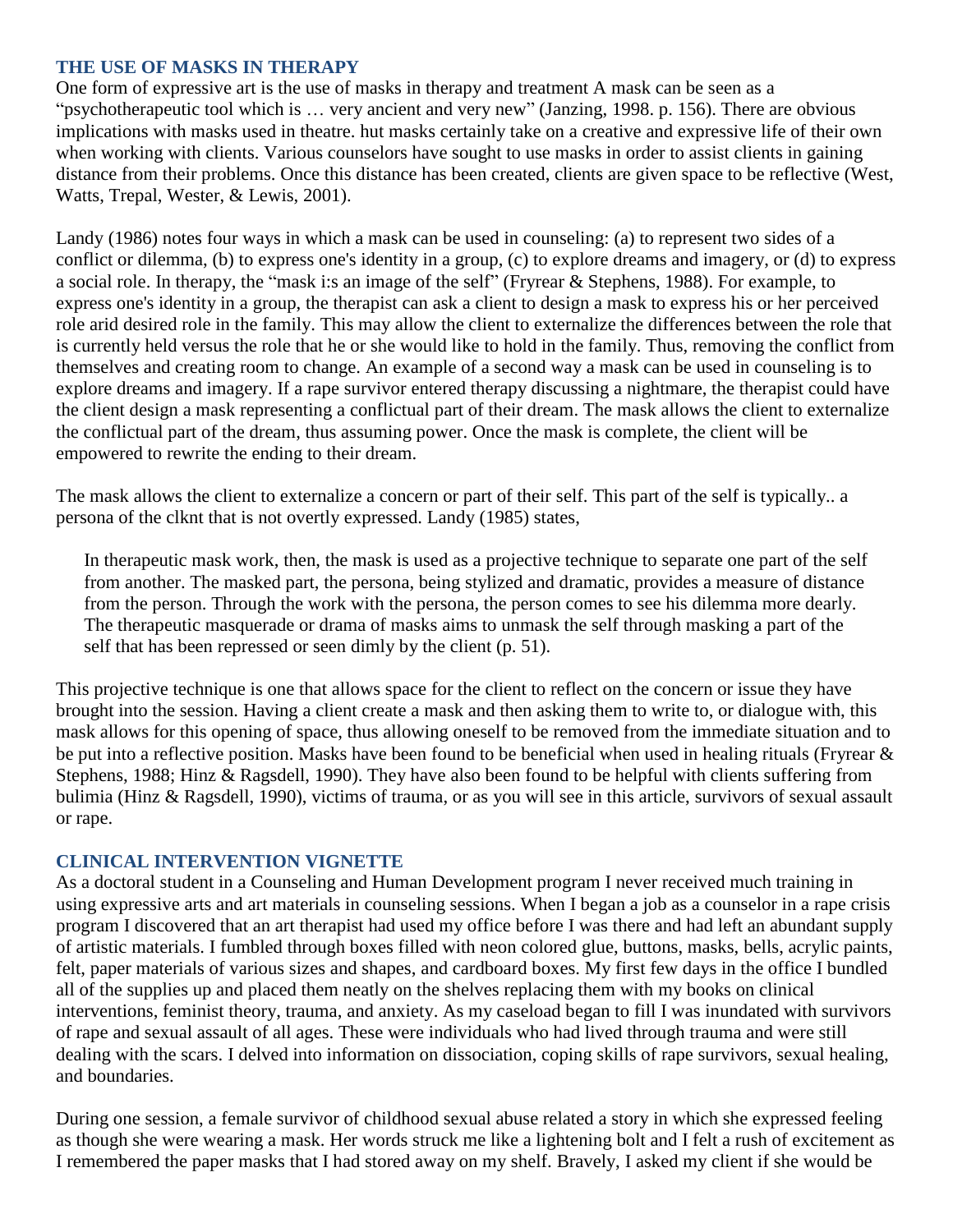willing to attempt an artistic intervention, although we would not be focusing on artistic skills, but instead on the process involved in the art making. She agreed to try and we set an appointment for the following week.

Realizing that I was not trained as an art therapist, I sought consultation from the center's director (a registered master's level art therapist) on working with clients and the expressive arts. She helped me to capture my creativity and educated me to focus on the process that the client is involved in creating the art. We discussed the use of art medium—various textures and materials might evoke certain reactions from clients who have experienced trauma such as rape or sexual assault. She also instructed me on working through the process with the client rather than observing the client; asking the client what they would like me to be doing while they were working. Most importantly, she empowered me to express my creativity through my work and not to be afraid of the art materials but to let the client guide me as to how they heal. Feeling nervous, I prepared for the session by arranging materials for the client's selection including the blank mask, paints, glitter, glue, buttons, markers, jigsaw puzzle pieces, tape, barbed wire, and a multitude of other supplies. I also put together a host of various sized paint-brushes and sponges.

When the client arrived, I shared with her my novice at this type of intervention and we both agreed that it would be a learning process. She had been in recovery from drug addiction and was in a good place, clinically speaking, to examine coping skills related to her childhood sexual abuse by family members. She discussed her feelings about "masking" her emotions by being "perfect"—she always had makeup on, hair done, laughed and smiled and never let on when she was triggered by some-thing that reminded her of the pain that she was feeling on the inside. Her mask to the world was to appear happy and perfect. Her addiction also masked her emotions, although she had a few moments where feelings slipped out in a state of intoxication.

My instructions to her were to construct (decorate, dress, make) her mask in a way that represented how she felt when she described "putting on a mask." Although simple, these instructions provided her with enough leeway to be creative in the process. I asked her to talk through some of her feelings about the mask she wore for all of those years as she set about working on the paper mask. Her work was purposeful and diligent as she painted bright colors portraying eye shadow, blush, and lipstick. The colors and lines were over—dramatized, reminding me of a clown in a circus. She meticulously placed the colors on the mask as if she were painting her own face in the mirror while getting ready to go out for the evening. Glitter was sprinkled and neon glued was applied. The session flew by in what seemed like a whirlwind of activity. The client actually talked a little to me, but mostly with herself while she worked. My role was primarily that of the observer. When she was done, I gave her a large sheet of bright pink paper and asked her to write to the mask sometime before our next session and to see what she came up with. She was to discuss with the mask (a) who it was, (b) how long it had been around, and (c) what role it played in her life. A letter similar in content to the one she wrote is included is in Figure I .

Subsequently, we decided that she would do another mask—one to depict the inside—the feelings and emotions that were being masked by her flamboyant, happy deception. The second mask was grim, with dark, drab colors and cold hard lines. Yet, the client was not as meticulous in her work. She appeared more able to let some of her expressive nature out. When compared with the outside mask the inside mask looked dark and foreboding. The client compared the two and remarked that although the outside was physically more appealing, the "inside mask was real and now her life was all about being real." She was in touch with her feelings and emotions and no longer felt the need to mask them. She described experiences of realizing that she was able to talk about her abuse, that it no longer held the same power over her, as some-thing that had to be covered up did. In treatment, she had shared her abuse story with some of the other women and had newfound courage where only fear and shame existed before. Thus, her masks represent an integrated whole person, one with choices. She was no longer constrained by an apparent lack of choices but was now free.

#### **THERAPIST REFLECTION**

A creative moment in counseling, yes certainly, but also a memory that creates humility in, me. I sat in awe of my client's ability to heal. I found renewed strength for my work with survivors and appreciation of their gifts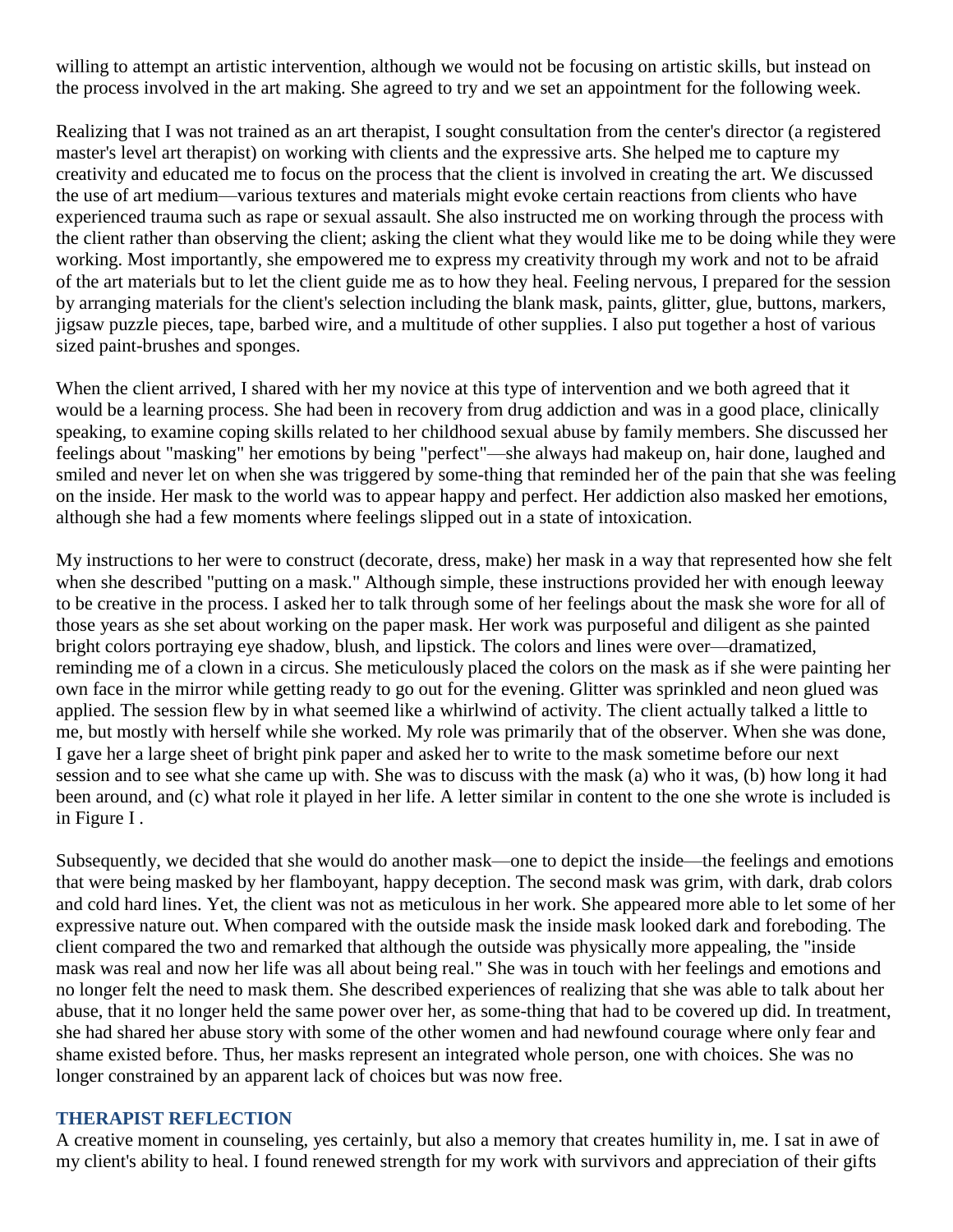and their strength. I am no longer afraid of those art materials on the shelf. I use them when inspiration strikes and when clients let me know that they will be useful as tools in their healing. Since this early experience, I have used masks with others and have found them to be particularly useful with adolescent survivors. Some have created poems dedicated to their masks, or have named the mask. One client, after designing her mask, labeled it "shame." When discussing "shame," she realized that it was something she created and carried around, not something others saw. After processing and working through "shame" the client burned her mask in order to destroy her "shame." Another client's mask depicted a "monster" who she identified as her perpetrator.

# FIGURE 1. Client's Letter to Her Mask

# Dear My Beautiful Self:

As I sit here looking at you I am amazed how calm and still you are! You always come around when I'm nervous, sad (or drunk!) and seem to take over for me. You're bright, al-ways happy, your hair and makeup look like you're in a Ms. America contest You love to be the center of attention—especially from guys—and are always good for a laugh. You like to keep things light for me and you ALWAYS have a good time, no matter how crappy I am feeling inside. You first appeared when I was 8 after the abuse started. It was so easy to put you on and try to forget. So many limes later in my teen years I did not want to dress up and go out to the bar, so many times I just wanted to stay home by myself, and be the secluded freak of nature that I thought I really was. But no, you'd come out and slip on over my shameful face. You were so beautiful that everyone assumed I was beautiful, too. If only they knew what was really going on underneath the surface. I didn't think people would like me for who I really was when you weren't on. I thought people could see the effects of the abuse; they could see how lonely, miserable, and scared that I really was. I never felt like I had a choice. So instead I wore you and it took me 30 years to take you off and be able to look at myself in the mirror without putting you on.

After successfully completing counseling, she left the mask in my office, stating she was done with her "monster."

### **CONCLUSION**

As with any therapeutic intervention, a counselor should be cautious about diagnostic implications. Additional areas of caution involve selecting materials appropriate to client needs as well as process of therapy, appropriateness of the intervention given an assessment of the client's reality testing and ego-strength and the cultural implications of using masks (Janzing, 1998).

Although this example utilized the mask with a survivor of sexual abuse, there are other possibilities here for both group and family therapy venues. For example, clients may make a mask and then ask another in the group to wear it—thus representing someone in their family. Dialogue could then be opened with the mask, perhaps allowing the client to give the mask a voice.

You can order masks with multicultural facial features and various art supplies from art teachers' catalogs, which are also available on the Internet. Registered art therapists can supply recommendations for others who are not trained in art therapy and they may also find information on the website for American Art Therapy Association, Inc. [\(www.arttherapy. o](http://www.arttherapy.org/).)rg/).

### **REFERENCES**

Backos, A.K., & Pagon, B.E. (1999). Finding a voice: Art therapy with female adolescent sexual abuse survivors. Art Therapy: Journal of the American Art Therapy Association, 16(3), 126-132.

Fryrear, J.L. & Stephens, B.C. (1988). Group psychotherapy using masks and video to facilitate interpersonal communication. The Arts in Psychotherapy, 15, 227-234.

Gladding, S. T. (1998). Counseling as an art: The creative arts in counseling (2nd ed.). Alexandria, VA: American Counseling Association.

Hargrave-Nykaza, K., & Watertown, N.Y. (1994). An application of art therapy to the trauma of rape. Art Therapy: Journal of the American Art Therapy Association, 1 I (I), 53-57.